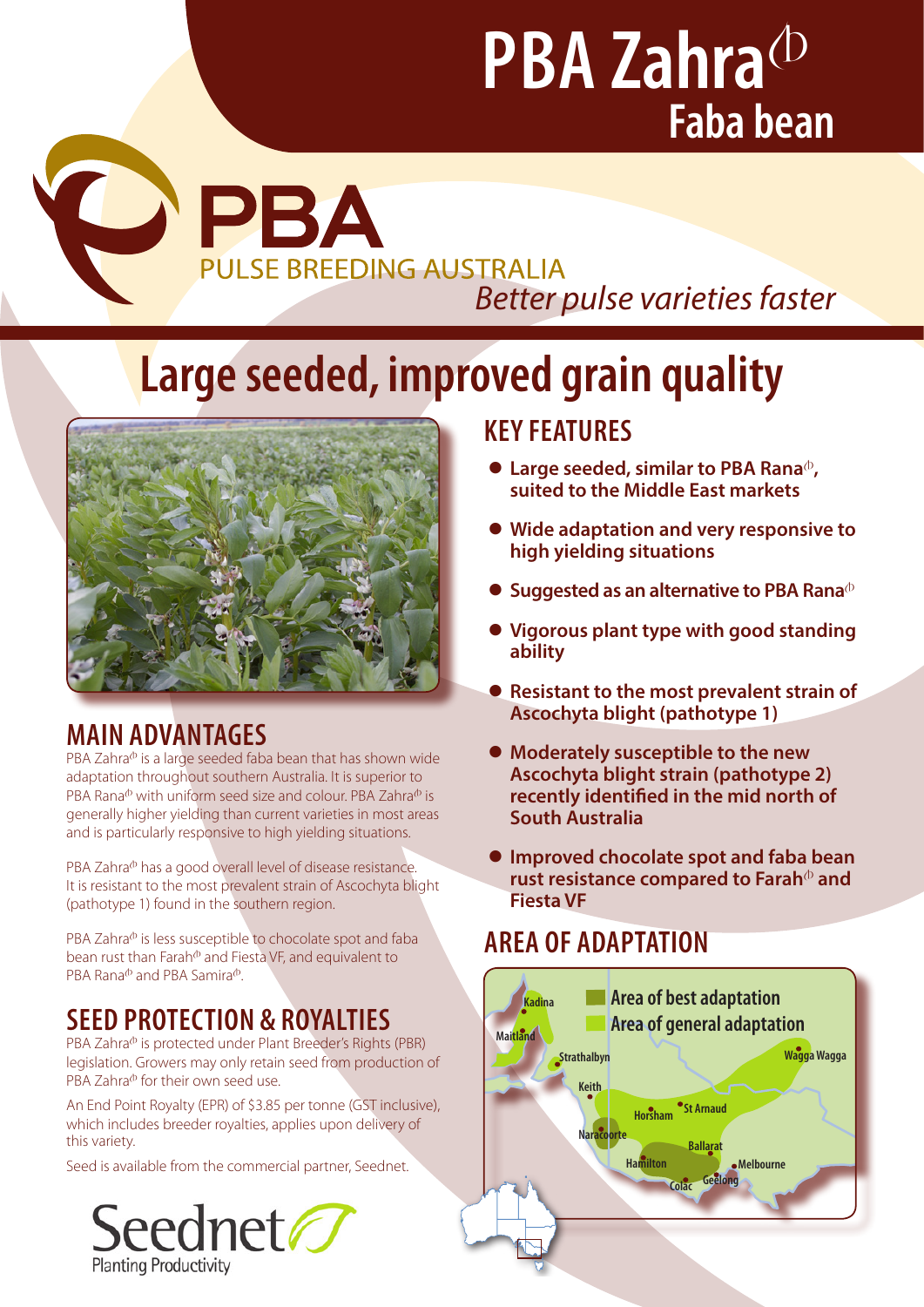

# **PBA Zahra**<sup>(D</sup> **Faba bean**

## **YIELD & ADAPTATION**

PBA Zahra<sup>®</sup> is one of the highest yielding faba bean varieties in southern Australia. It has shown a yield advantage of more than 5% over older varieties such as Fiesta VF, Farah $\Phi$ and Nura<sup>®</sup> in many districts throughout South Australia, Victoria and southern NSW.

PBA Zahra<sup>®</sup> is well suited to higher rainfall districts where its lower susceptibility to disease reduces the production risk.

It is resistant to the old strain (pathotype 1) of Ascochyta, but not to the new strain (pathotype 2) that has recently been identified in the mid north of South Australia.

PBA Zahra<sup>®</sup> is not adapted to northern New South Wales or southern Queensland as it is too late to flower and mature, and is susceptible to faba bean rust, which is the major fungal disease in the region.

#### **Long term (2007–2014) yield of faba bean in South Australia**

| (yields expressed as % Fiesta VF)   |           |            |         |          |                      |  |  |
|-------------------------------------|-----------|------------|---------|----------|----------------------|--|--|
| <b>Variety</b>                      | Mid North | South East | Yorke P | Lower EP | <b>Murray Mallee</b> |  |  |
| PBA Zahra <sup>®</sup>              | 106       | 107        | 102     | 91       | 97                   |  |  |
| Farah $^{\circ}$                    | 101       | 100        | 101     | 101      | 100                  |  |  |
| $Nura$ <sup><math>\Phi</math></sup> | 98        | 98         | 100     | 101      | 98                   |  |  |
| PBA Rana <sup>®</sup>               | 93        | 92         | 91      | 96       | 90                   |  |  |
| PBA Samira <sup>®</sup>             | 104       | 104        | 98      | 92       | 101                  |  |  |
| Fiesta VF (t/ha)                    | 2.66      | 2.87       | 3.58    | 2.05     | 1.57                 |  |  |

**Source:** Trial results from Pulse Breeding Australia (PBA) and National Variety Trials (NVT) programs

#### **Long term (2007–2014) yield of faba bean in Victoria and southern New South Wales (yields expressed as % Fiesta VF)**

|                                      |         | <b>Victoria</b>                     | <b>Southern NSW</b> |            |            |                           |  |  |
|--------------------------------------|---------|-------------------------------------|---------------------|------------|------------|---------------------------|--|--|
| <b>Variety</b>                       | Wimmera | <b>North Central</b><br>(irrigated) | <b>North East</b>   | South West | South East | South West<br>(irrigated) |  |  |
| PBA Zahra <sup>(b</sup>              | 101     | 114                                 | 102                 | 106        | 105        | 95                        |  |  |
| $Farah$ <sup><math>\Phi</math></sup> | 100     | 101                                 | 99                  | 99         | 99         | 100                       |  |  |
| Nura $\Phi$                          | 93      | 94                                  | 96                  | 99         | 94         | 95                        |  |  |
| PBA Rana <sup>®</sup>                | 89      | 99                                  | 96                  | 100        | 94         | 93                        |  |  |
| PBA Samira <sup>®</sup>              | 99      | 115                                 | 98                  | 105        | 101        | 92                        |  |  |
| Fiesta VF (t/ha)                     | 2.36    | 4.62                                | 2.59                | 3.55       | 2.361      | 3.74                      |  |  |

**Source:** Trial results from Pulse Breeding Australia (PBA) and National Variety Trials (NVT) programs

| Agronomic features and disease resistance rating of faba bean varieties in southern Australia |                 |                       |                 |                       |                   |                 |           |        |             |                  |
|-----------------------------------------------------------------------------------------------|-----------------|-----------------------|-----------------|-----------------------|-------------------|-----------------|-----------|--------|-------------|------------------|
| <b>Variety</b>                                                                                | Plant<br>height | <b>Flower</b><br>time | <b>Maturity</b> | Lodging<br>resistance | Ascochyta blight* |                 | Chocolate | Cerco- |             | <b>PSbMV</b>     |
|                                                                                               |                 |                       |                 |                       | Patho-<br>tpe 1   | Patho-<br>tpe 2 | spot      | spora  | Rust        | Seed<br>staining |
| PBA Zahra <sup>®</sup>                                                                        | Med/Tall        | <b>Mid</b>            | <b>Mid</b>      | <b>MR</b>             | R                 | <b>MS/MR</b>    | <b>MS</b> | S      | <b>MS</b>   | S                |
| Farah $\Phi$                                                                                  | Medium          | Early/Mid             | Early/Mid       | <b>MS</b>             | MR/R              | S               | S         |        | S           | S.               |
| Fiesta VF                                                                                     | <b>Medium</b>   | Early/Mid             | Early/Mid       | <b>MS</b>             | <b>MS</b>         | $\varsigma$     | S         |        | $\varsigma$ | S.               |
| Nura <sup>th</sup>                                                                            | <b>Short</b>    | Mid                   | Early/Mid       | <b>MR</b>             | MR/R              | MR/R            | <b>MS</b> | ς      | <b>MS</b>   | <b>VS</b>        |
| PBA Rana <sup>®</sup>                                                                         | Med/Tall        | Mid                   | Mid             | <b>MR</b>             | R                 | MS/MR           | <b>MS</b> | ς      | <b>MS</b>   | <b>MR</b>        |
| PBA Samira <sup>®</sup>                                                                       | Medium          | Mid                   | Early/Mid       | <b>MR</b>             | R                 | R               | <b>MS</b> |        | <b>MS</b>   | <sub>S</sub>     |

Ascochyta blight ratings are for pathotype 1 which is widely distributed throughout the southern region, and pathotype 2, which has been recently identified in the mid-north of South Australia

**Source:** Pulse Breeding Australia trials program 2007–2014

 $R =$  Resistant,  $MR =$  Moderately Resistant,  $MS =$  Moderately Susceptible,

S = Susceptible, VS = Very Susceptible

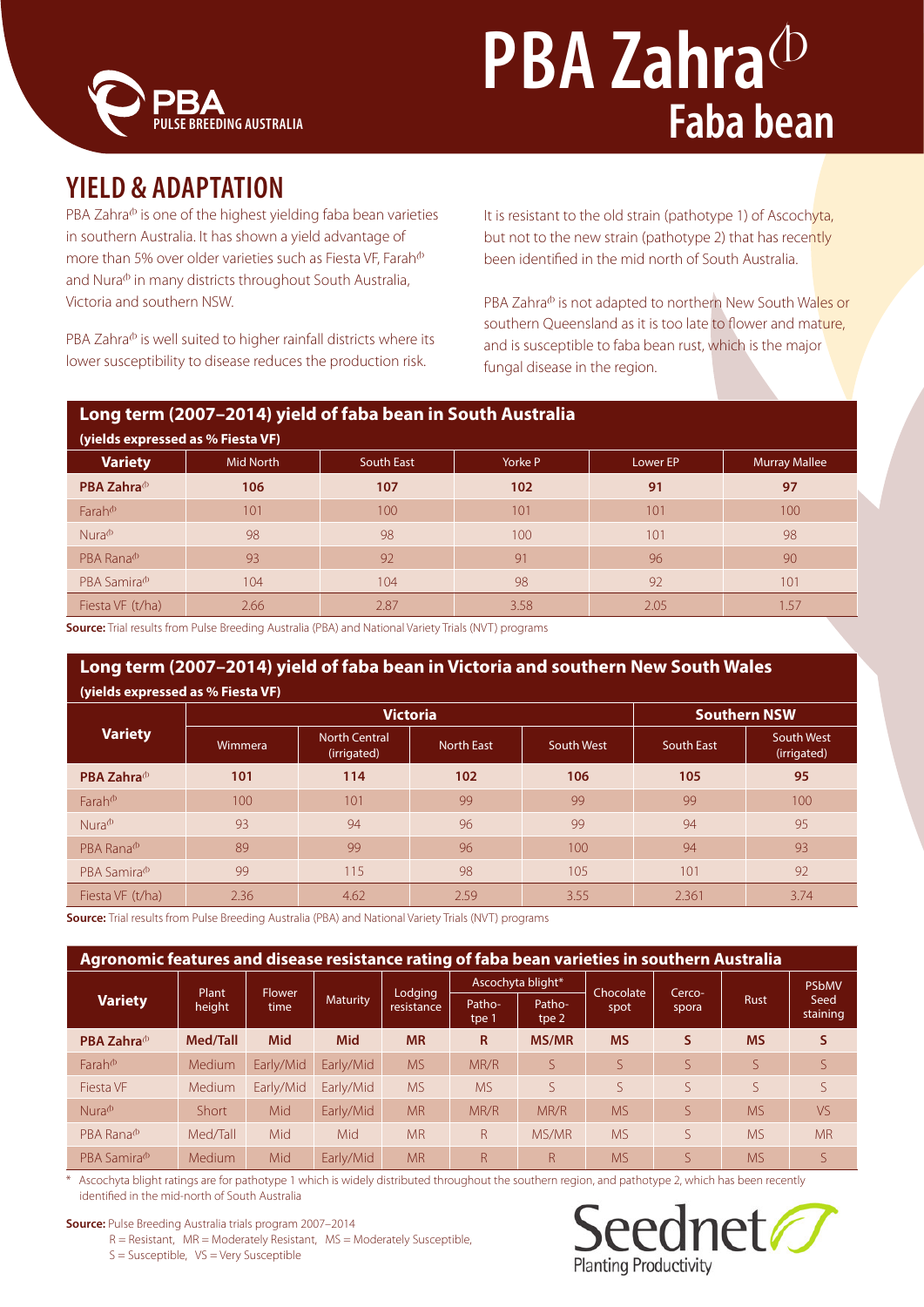

# **PBA Zahra**<sup></sub></sup> **Faba bean**

## **DISEASE MANAGEMENT**

#### **Ascochyta blight**

- $\bullet$  PBA Zahra<sup> $\phi$ </sup> is resistant to pathotype 1 of Ascochyta blight that is prevalent throughout the southern region. However, it is moderately susceptible to moderately resistant to the new pathotype 2 recently identified in the mid north of South Australia.
- Foliar fungicides that target Ascochyta blight, applied at 6–8 weeks post-sowing, should not be required for PBA Zahra $\Phi$ , with the exception of areas where the new pathotype 2 occurs. Monitore crops and manage accordingly if significant disease levels develop.
- The level of resistance to Ascochyta blight should reduce the risk of seed staining due to this disease. Ascochyta blight protection during podding should only be required if significant disease occurs on foliage earlier in the season.

#### **Chocolate spot**

- $\bullet$  PBA Zahra<sup> $\Phi$ </sup> is rated as moderately susceptible to chocolate spot. It is more resistant, than Farah $\Phi$  and Fiesta VF and comparable to Nura<sup>®</sup> PBA Rana® and PBA Samira<sup>®</sup>.
- Monitore crops regularly and managed accordingly with strategic fungicide applications, particularly in higher rainfall districts or seasons with above average rainfall.
- Foliar fungicides that target chocolate spot may need to be applied before flowering in very early sown crops.
- In high risk situations applications of fungicides that target chocolate spot are recommended prior to canopy closure and during late flowering and pod fill.

#### **Cercospora leaf spot**

- $\bullet$  PBA Zahra<sup> $\circ$ </sup> is susceptible to Cercospora leaf spot, similar to all other Australian faba bean varieties.
- The risk of Cercospora leaf spot is greatest in paddocks with a long history of faba/broad bean production and when bean crops are grown in tight rotations.
- A foliar fungicide that targets Cercospora leaf spot is recommended to be applied at 5–8 weeks post-sowing.

#### **Faba bean rust**

- $\bullet$  PBA Zahra $\Phi$  is rated as moderately susceptible to faba bean rust.
- A foliar fungicide that targets faba bean rust is required in high risk situations, and management should be similar to that used for Nura<sup> $\Phi$ </sup>, PBA Rana $\Phi$  and PBA Samira $\Phi$ .

#### **Pea Seed Borne Mosaic Virus (PSbMV)**

- $\bullet$  PBA Zahra $\Phi$  develops seed staining from by Pea Seed borne Mosaic Virus (PSbMV) at a level similar to PBA Samira<sup>®</sup>
- Seed staining of susceptible varieties can have an impact on grain quality.
- No management practices are available, however as the virus originates from PSbMV infected field pea, it is advisable to keep a distance from crops of field pea varieties that are highly susceptible to PSbMV.

#### **AGRONOMY Plant characteristics**

Paddock selection and basic requirements for production are similar to other faba bean varieties.

PBA Zahra $\Phi$  has the following characteristics:

- $\bullet$  Mid to late flowering, similar to Nura<sup> $\Phi$ </sup>, PBA Rana $\Phi$ , PBA Samira $\Phi$  and Nura $\Phi$  and 5–10 days later than Farah<sup>®</sup> and Fiesta VF.
- $\bullet$  Mid maturity, similar to PBA Rana $\Phi$ .
- $\bullet$  Medium/tall plant, similar to PBA Rana $\Phi$  and taller than other varieties.
- $\bullet$  Lodging resistance better than Farah<sup> $\Phi$ </sup> and Fiesta VF and similar to Nura<sup> $\Phi$ </sup>, PBA Rana $\Phi$  and PBA Samira $\Phi$ . Can lodge in very high biomass situations and more susceptible to necking than some other varieties.

#### **Sowing**

- $\bullet$  Like other faba bean varieties, PBA Zahra $\Phi$  benefits from early sowing. Delaying sowing until late May or early June can result in significant yield reduction.
- Very early sowing can increase the risk of foliar fungal disease and excessive canopy growth for all faba bean varieties.
- Seed of PBA Zahra<sup>®</sup> is similar in size to PBA Rana<sup>®</sup> and seeding equipment must be able to handle the larger seed to reduce the risk of blockages.
- **•** Inoculation with the commercial faba bean Group F rhizobium is essential for effective nodulation.
- Grow seed crops of PBA Zahra $\Phi$  in isolation of other faba bean varieties to prevent cross-pollination.

#### **Herbicide tolerance**

 $\bullet$  PBA Zahra<sup> $\phi$ </sup> has been extensively tested in breeding yield trials in which a range of herbicides registered for use in faba bean has been applied at recommended rates. No specific adverse reactions have been observed in these trials.





**Ute guides, crop and disease management bulletins**